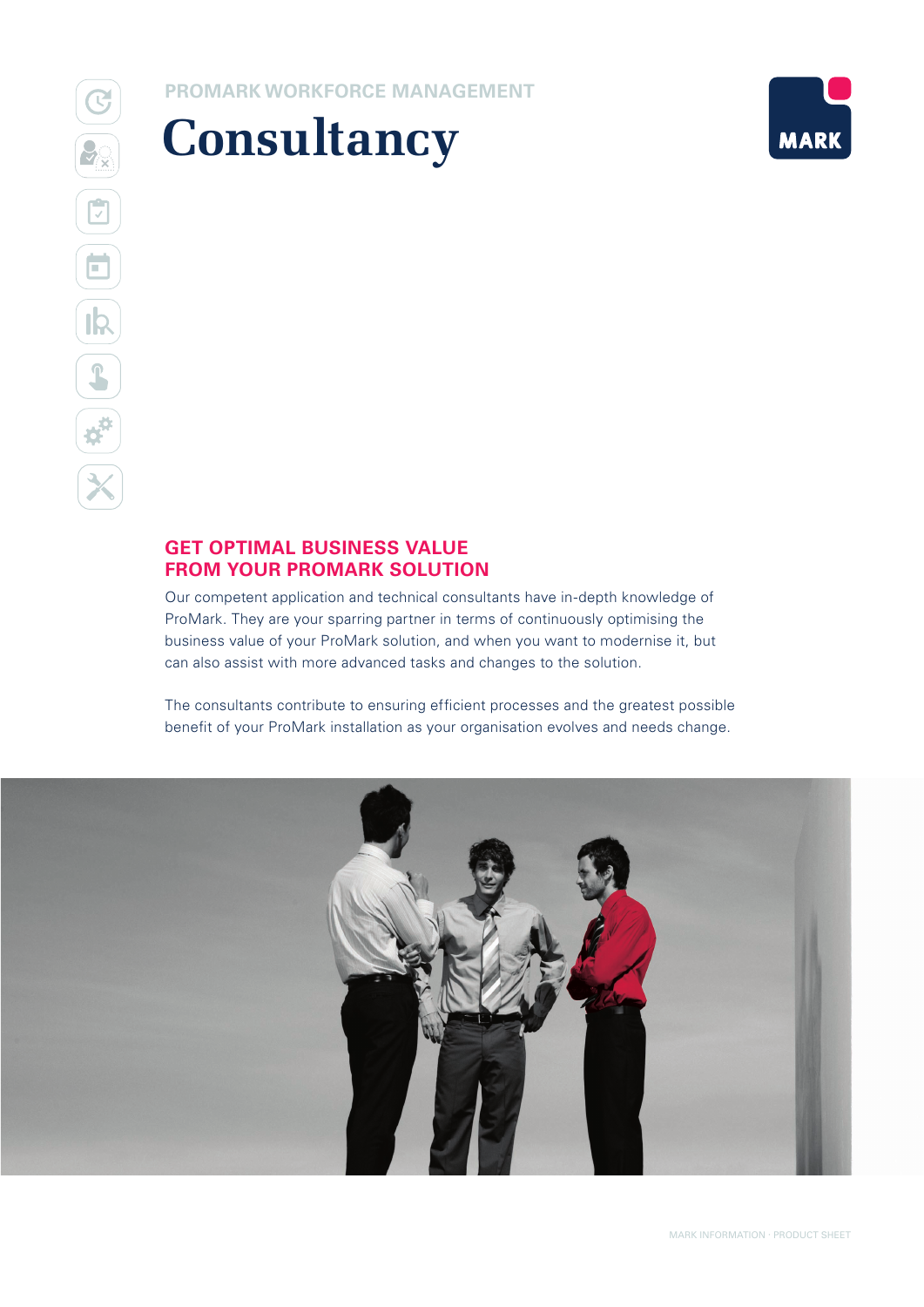## **Consultancy**

#### **SPARRING PARTNER THAT CREATES ADDITIONAL BUSINESS VALUE**

**SPARRING FOR EVEN GREATER VALUE**

**KNOWLEDGE OF PROMARK AND BUSINESS UNDERSTANDING**

> **ADVICE ON NEW FUNCTIONALITY**

**INTRODUCTION TO NEW MODULES** Our experienced consultants are important sparring partners when it comes to obtaining even greater value from ProMark in your company.

By combining their in-depth knowledge of ProMark and understanding of your business, they can guide you how to optimise your use of ProMark and advise you on options that you have not yet taken advantage of.

With the continuous development of ProMark, new functionality is added with each new version, which may also benefit your business. Here our consultants are always updated with the latest knowledge about the product.

Our consultants can also introduce you to new modules, which can further streamline your processes. If you want to take new modules or functions into use, they will help you with setup and training so you can quickly get value from the new opportunities.

Finally, our consultants can also act as your sparring partner if you lack functionality in ProMark to meet new needs and requirements. We develop ProMark in close collaboration with our customers and want to involve our customers in defining new functionality and to be the first ones to test whether it fulfils its purpose. **EXTENDED FUNCTIONALITY**



#### **YOUR GUIDE ON THE MODERNISATION JOURNEY**

### When it comes to modernising and securing the future of your ProMark platform, our technical consultants are valuable collaboration partners. They can advise you on how the ProMark solution best matches your IT landscape, and how you can tie your systems together in the most optimal way.

Leverage the consultants' expertise in relation to:

#### **MOVE TO THE CLOUD?**

**ADVICE ON THE OPTIMAL OPERATING PLATFORM AND INTEGRATIONS**

#### • **Moving your solution to the cloud**

(or if you are considering a public cloud instead of a private cloud) If you want to modernise your IT landscape by moving it to the cloud, it is important to have control of the process so that operations are not disrupted, the salary will be ready on time, and your integrations continue to work.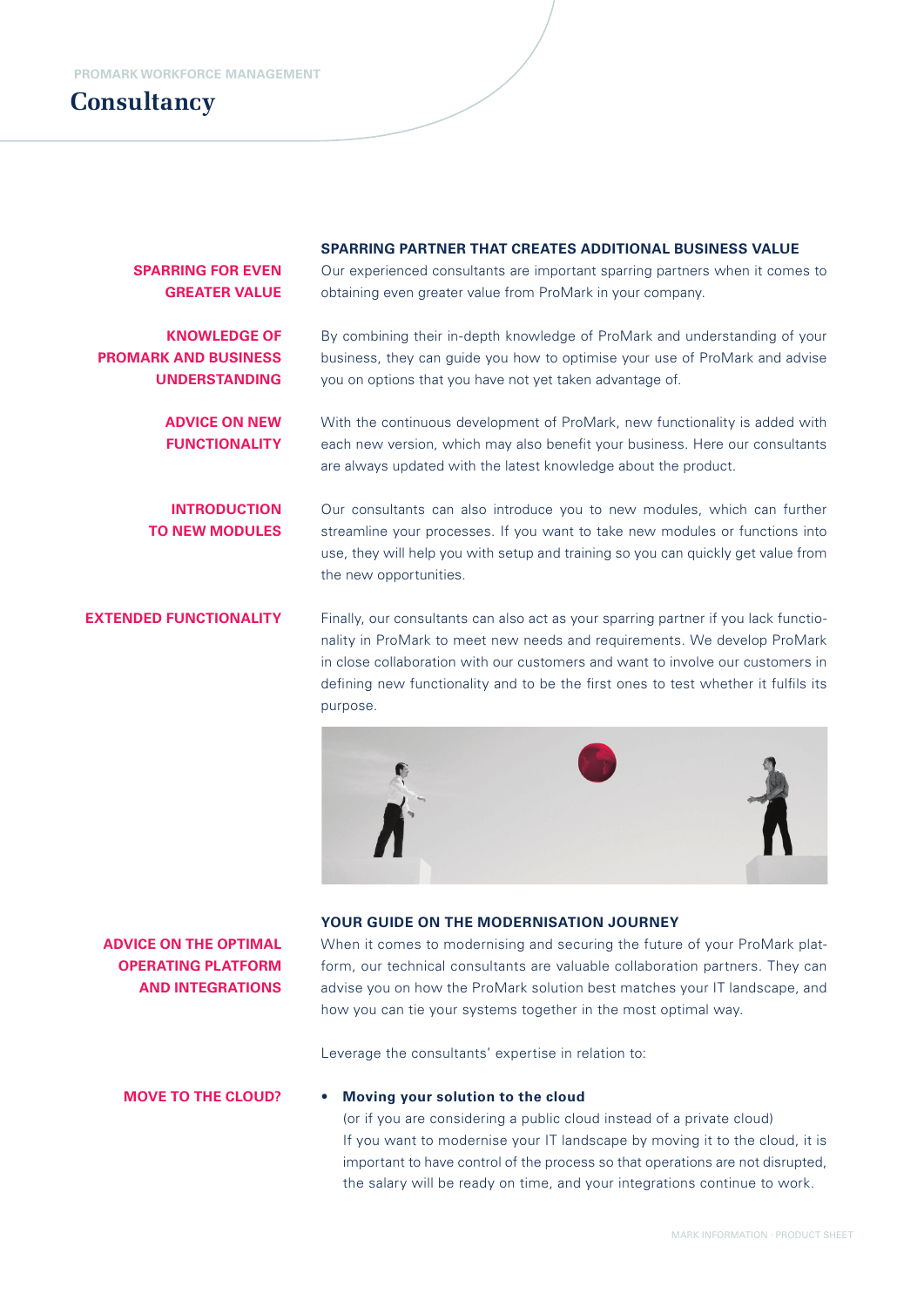## **Consultancy**

### **INTEGRATIONS TO OTHER SYSTEMS**

### **• Integrations to other business systems**

New requirements are constantly emerging to integrate business systems and optimise how they are integrated. ProMark supports several different options, so we recommend that you coordinate your needs and strategy with our technical consultants.

#### **SECURITY AND COMPLIANCE**

#### **• IT security and compliance aspects**

Many companies seek to modernise their IT landscape to keep up with the ever-increasing demands for security and compliance with various rules. For the same reason, we keep our ProMark solution updated to address these requirements by changing to newer technologies and architectures. Also in that area, our technical consultants can have a dialogue with you about the security of your ProMark solution.

#### **SUPPORT WHEN PROMARK IS UP AND RUNNING**

**CONFIGURATION AND TRAINING – PART OF THE IMPLEMENTATION**

Our consultants are involved in all implementation projects to ensure that your ProMark solution is configured from the start to support your needs and requirements. They also train your superusers to be well prepared to handle the ongoing maintenance of data and setup.

**CUSTOMER CARE – YOUR DAILY CONTACT CENTRE**

When the ProMark solution is up and running, Customer Care will be your daily contact centre who provides professional support if you have challenges with the configuration and operation of ProMark. However, you may still need consulting assistance.

### **HELP WITH MORE ADVANCED TASKS AND CHANGES TO THE SOLUTION**

Our consultants can help with more advanced tasks and changes to the solution such as:

- **Setting up a new department or day profiles/working hours** for a new group of employees
- **Larger or more advanced customisation settings**, e.g. in case of new or changed agreements which require changes to existing relationships between accounts
- **Training** of new superusers in your company
- **Configuration of new reports** and any integration to e.g. your business intelligence solution
- **Cleaning up the database** so ProMark is always manageable to work with – without losing important data or settings

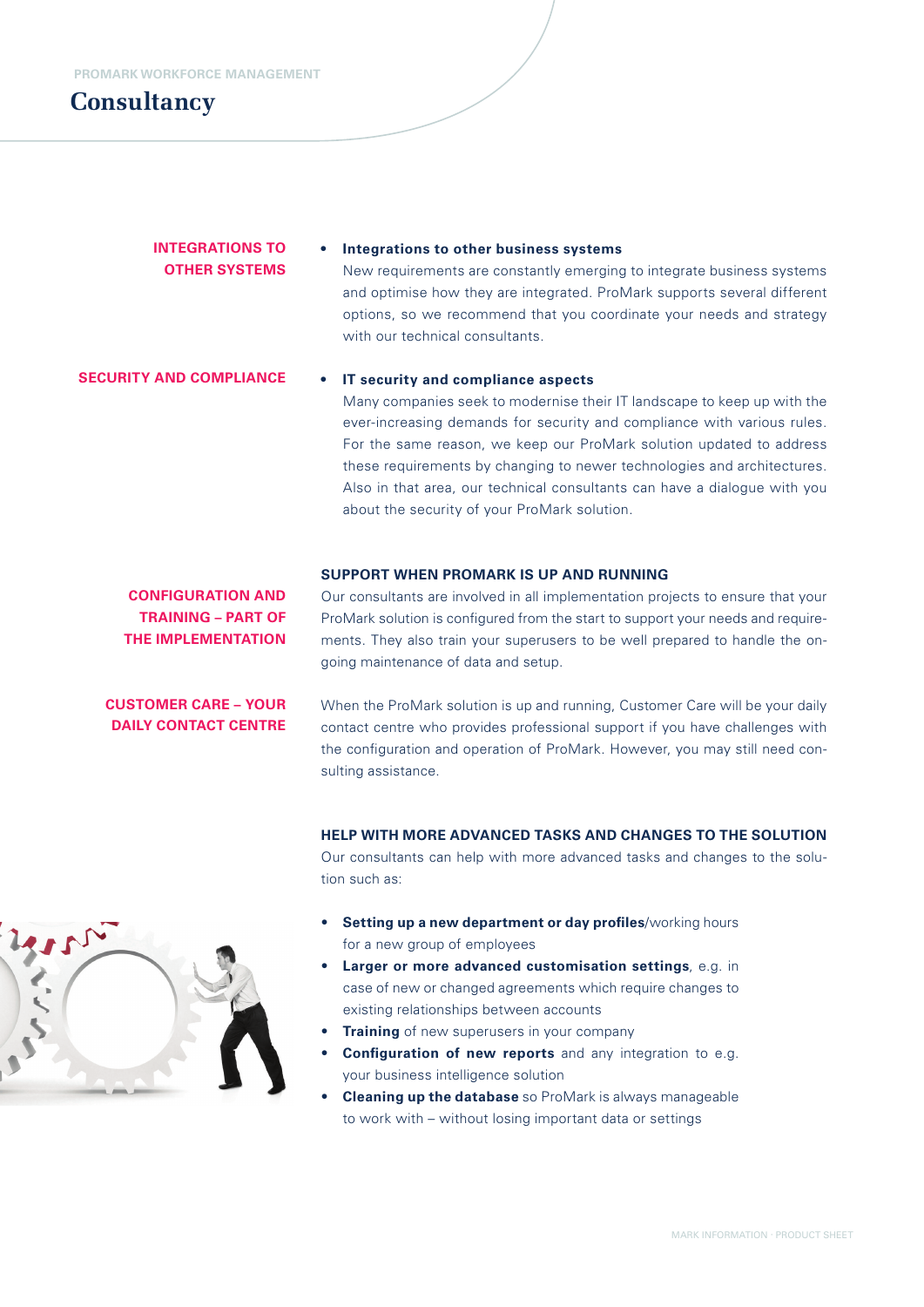## **Consultancy**

### **TASKS FOR ON-PREMISE CUSTOMERS**

#### **ESPECIALLY FOR ON-PREMISE CUSTOMERS**

**Upgrades**: If you run ProMark On-Premise, the actual software is included in your maintenance agreement, but you control when you want to upgrade. Should you need assistance for the upgrade, our consultants can help.

**New server**: If you want to use a new server internally, we recommend that you coordinate the project with our technical consultants who can help to the extent you need it.

| <b>OPTIMISE THE USE</b><br><b>OF PROMARK</b>   | <b>GET OPTIMAL BUSINESS VALUE FROM YOUR PROMARK SOLUTION</b><br>Our various consulting services enable you to optimise the use of ProMark as<br>your business changes to continually ensure a well-functioning Workforce<br>Management solution. |
|------------------------------------------------|--------------------------------------------------------------------------------------------------------------------------------------------------------------------------------------------------------------------------------------------------|
| <b>SEPARATE INVOICING</b>                      | All consulting services are invoiced separately. Assistance can be arranged ad<br>hoc or be a fixed agreement with a certain number of hours per week or month.                                                                                  |
| <b>REMOTE SUPPORT</b><br><b>OR ON LOCATION</b> | The consulting services are performed by our application consultants or technical<br>consultants by agreement – either as remote support to keep time and cost to<br>a minimum, or at your location when needed.                                 |

#### **DO YOU WANT TO KNOW MORE?**

**CONSULTANCY – ALWAYS AGREED IN ADVANCE** 

If you need consulting assistance in relation to your current ProMark solution or if you are curious about the development of the platform, please contact Customer Care. They will find the right consultant for the task, who will contact you for an in-depth and non-binding assessment. Should you want to proceed with the task, we agree on the scope and price of the task in advance.

### **DO YOU WANT TO EASE THE OPERATION OF PROMARK EVEN FURTHER?**

If you want to ease the ongoing operation, setup and maintenance of ProMark, you can choose to leave that task to us.

With a **SuperuserService** agreement, we can take on the role as your superuser and carry out various superuser/ administrator tasks in ProMark. That will free up time for other tasks and ensure continuity in your processes.